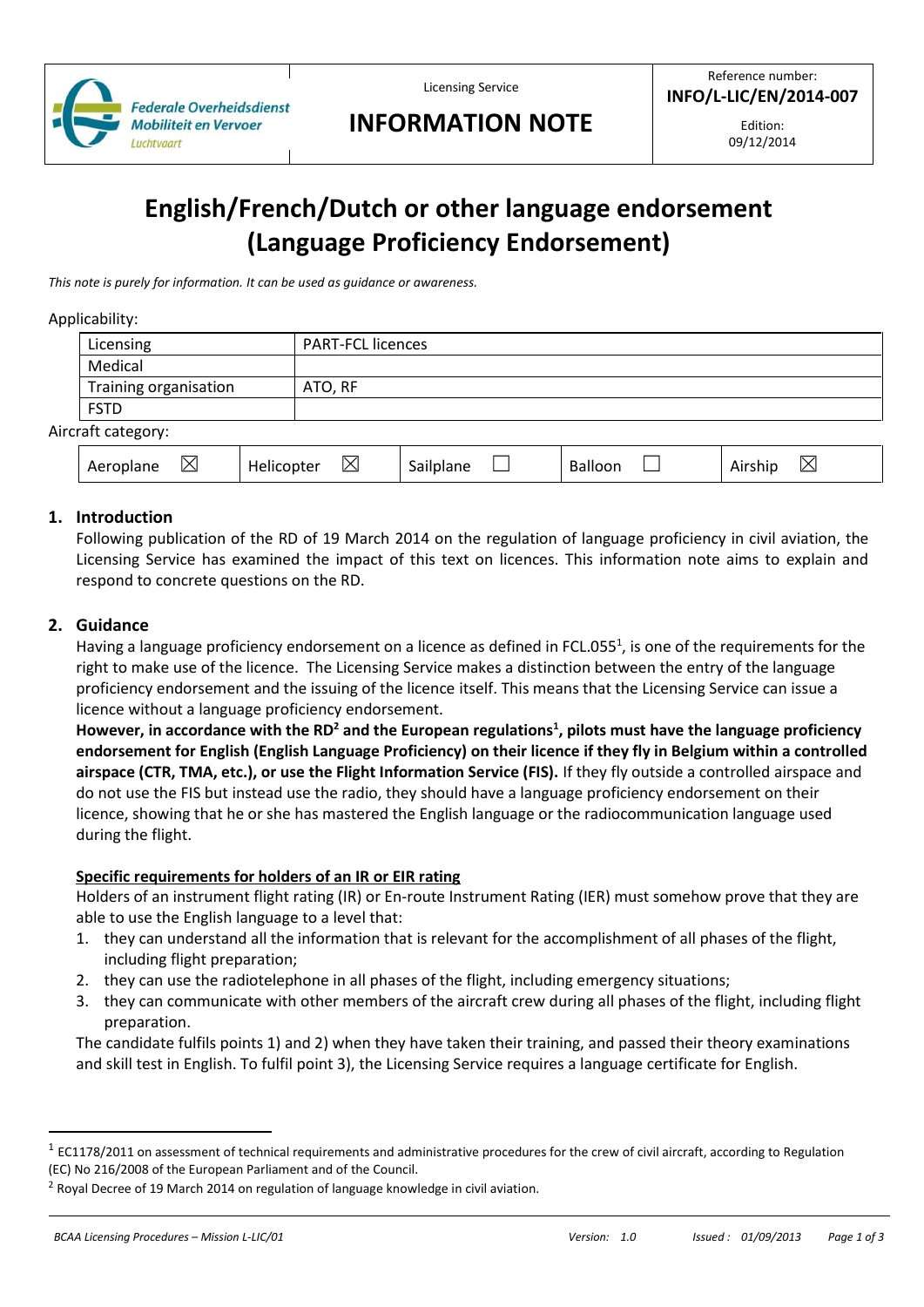If a pilot does not meet these requirements on the date of publication of this information note, the Licensing Department can begin a procedure to suspend the licence for a specific period of time.

### **Which certificates are accepted?**

The BCAA only accepts language proficiency statements issued on the basis of an objective test. Certificates awarded on the basis of a sworn statement of the knowledge of the mother tongue are therefore not valid and cannot be used to obtain a language proficiency endorsement on the licence. The language proficiency statements that are valid in Belgium are those that apply to a language of the European Union as long as the language proficiency statement has been issued:

- 1. by a centre recognised by a competent authority in an EASA Member State or by a competent authority in an EASA Member State and
- 2. on the basis of an objective test.
- 3. This test specifically includes R/T testing in accordance with the requirements of AMC 1 to PART FCL.055.

### **A few practical questions and answers**

- *1. Must the language proficiency endorsement on the licence in Belgium necessarily be in English (ELP)?*  YES, if he or she is performing a flight in a controlled airspace (CTR, TMA) or if he or she contacts the Flight Information Service (FIS). The language proficiency endorsement must appear on his or her licence and be valid. The pilot is themselves responsible for this.
- *2. Can a pilot receive a licence with only a FRENCH (FLP) language proficiency endorsement ?*  YES, on the condition that the language certificate is issued by an approved centre or by a competent authority on the basis of an objective test.
- *3. Is a language skills certificate required for the passing of a skill test or proficiency check for a rating or a PART-FCL licence issued by Belgium?*

NO, but in case the candidate does not have a valid language proficiency endorsement, the examiner shall points out to the pilot, after the test, that he/she may not use the radio during a flight without an instructor or examiner on board. The examiner must mention the following in box 6 of the examination report: "The candidate was not in possession of a valid language proficiency endorsement at the time of the test". **Exception - IR rating:** Prior to a candidate undergoing a **proficiency check** for the revalidation or renewal of an IR or EIR rating, the candidate's (pilot) licence should show a valid language proficiency endorsement. If the language proficiency endorsement has expired, the examiner may **not administer** the proficiency check.

- 4. *Is it necessary to have an English language proficiency certificate to be able to receive an IR or EIR rating?* YES, if the candidate has taken training and passed theory and skills tests in the English language. If the candidate has passed tests in another language, they must submit proof of English language knowledge for IR.
- *5. Must the examiner inspect the candidate's language certificate before they administer the exam?* **YES,** this is one of the examiner's duties, even if the candidate has no language endorsement required for an exam (except for IR and EIR). If, following inspection of the candidate's personal flight log, it is revealed that they have flown without a valid language proficiency endorsement in airspace where a language proficiency endorsement is required, then the test should be cancelled and the BCAA licensing service notified.